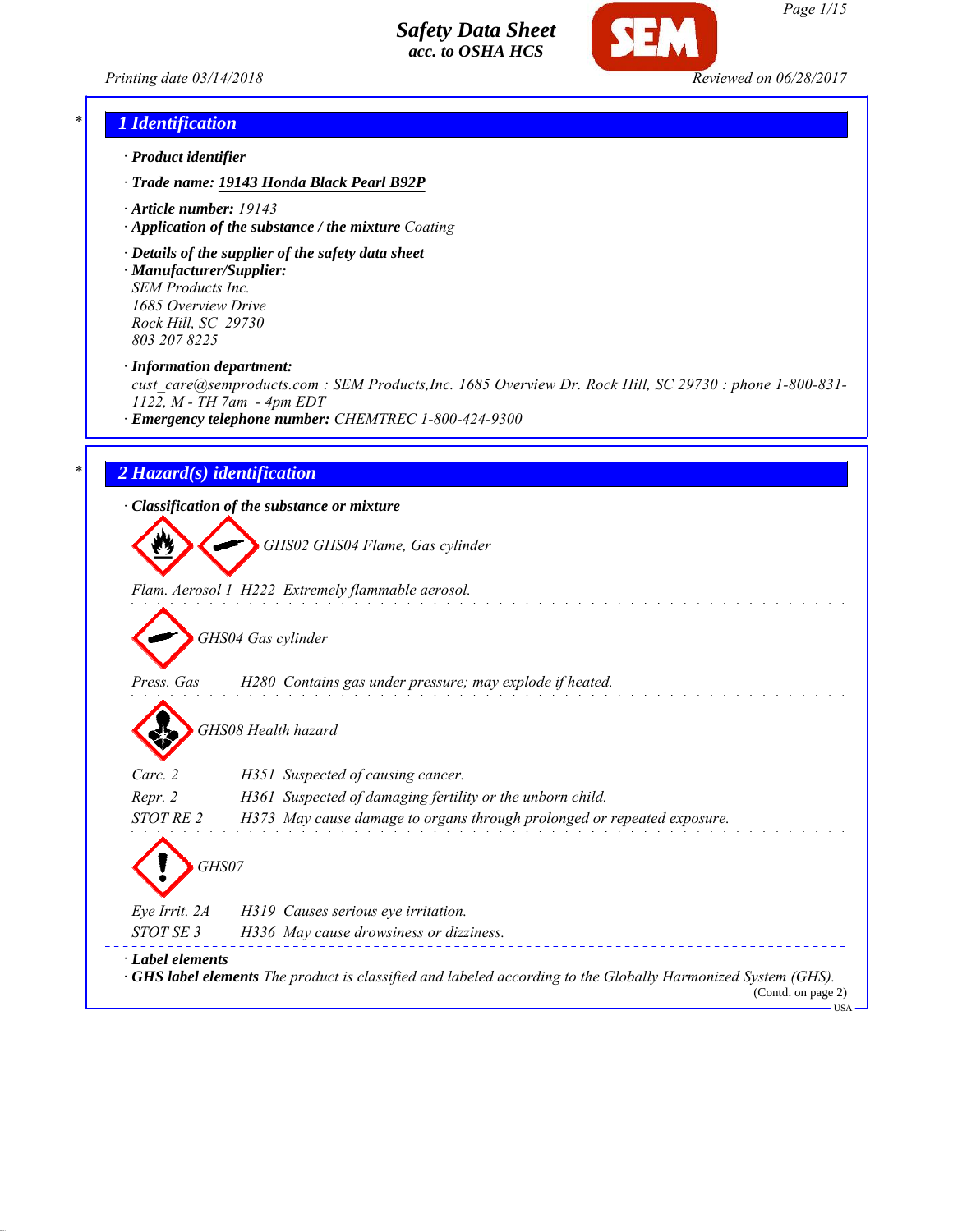*Printing date 03/14/2018 Reviewed on 06/28/2017*

*Trade name: 19143 Honda Black Pearl B92P*





(Contd. on page 3)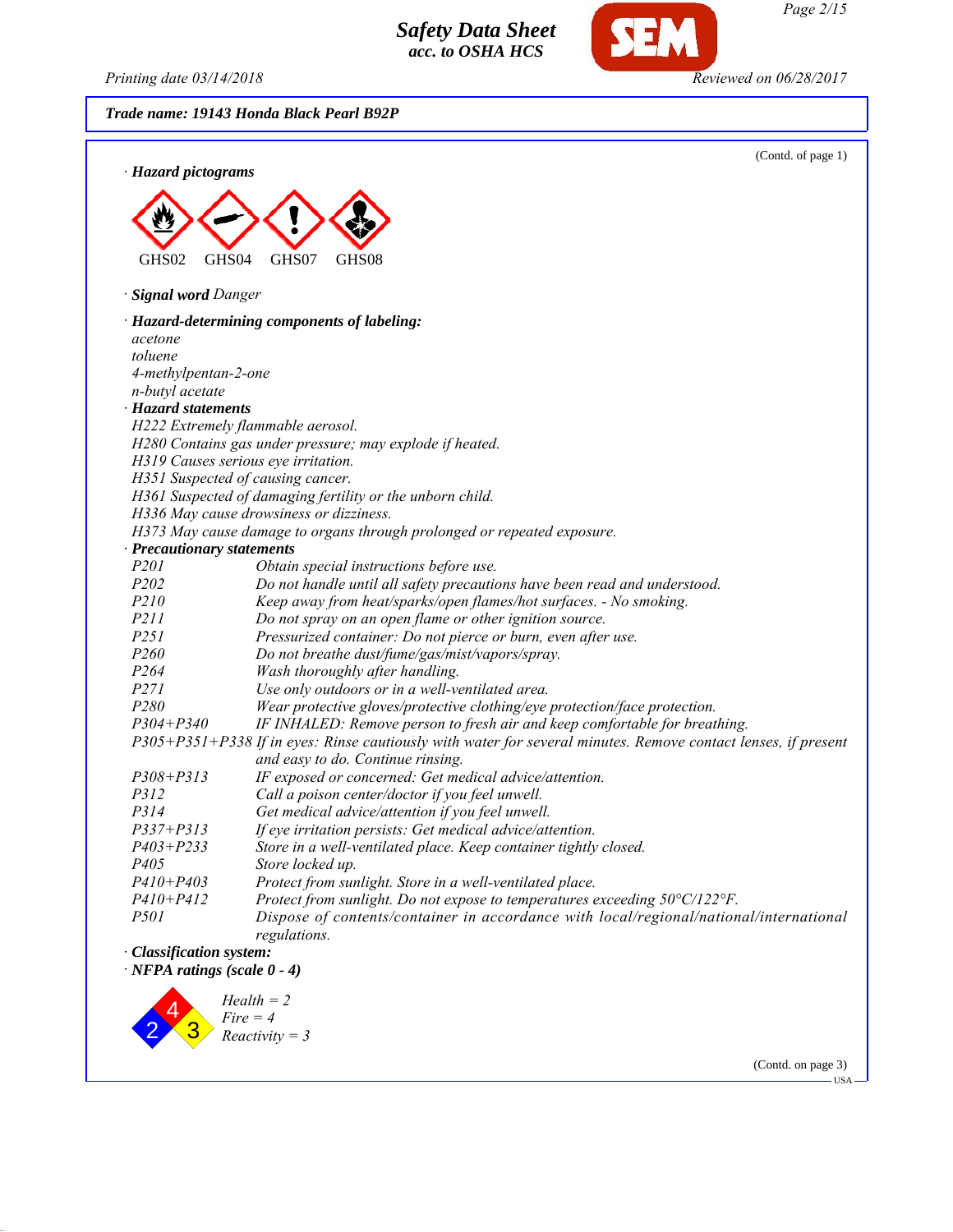*Printing date 03/14/2018 Reviewed on 06/28/2017*

#### *Trade name: 19143 Honda Black Pearl B92P*

(Contd. of page 2)

*· HMIS-ratings (scale 0 - 4)*



*· Other hazards*

*· Results of PBT and vPvB assessment*

- *· PBT: Not applicable.*
- *· vPvB: Not applicable.*

#### *\* 3 Composition/information on ingredients*

*· Chemical characterization: Mixtures*

*· Description:*

*Mixture: consisting of the following components. Weight percentages*

|                   | · Dangerous components:                          |                                 |
|-------------------|--------------------------------------------------|---------------------------------|
| $67-64-1$ acetone |                                                  | $13 - 30\%$                     |
|                   | 68476-86-8 Petroleum gases, liquefied, sweetened | $13 - 30\%$                     |
|                   | $123-86-4$ n-butyl acetate                       | $13 - 30\%$                     |
|                   | 108-65-6 2-methoxy-1-methylethyl acetate         | $10 - 13%$                      |
|                   | $110-19-0$ isobutyl acetate                      | $5 - 7\%$                       |
| 108-88-3 toluene  |                                                  | $1.5 - 5\%$                     |
|                   | 763-69-9 ethyl 3-ethoxypropionate                | $1.5 - 5\%$                     |
|                   | $108-10-1$ 4-methylpentan-2-one                  | $1 - 1.5\%$                     |
|                   | 100-41-4 ethylbenzene                            | $\overline{\geq}0.1 - \leq 1\%$ |

## *\* 4 First-aid measures*

- *· After inhalation: Supply fresh air; consult doctor in case of complaints.*
- *· After skin contact: Generally the product does not irritate the skin.*
- *· After eye contact:*
- *Rinse opened eye for several minutes under running water. If symptoms persist, consult a doctor.*
- *· After swallowing: If symptoms persist consult doctor.*
- *· Information for doctor:*
- *· Most important symptoms and effects, both acute and delayed No further relevant information available.*
- *· Indication of any immediate medical attention and special treatment needed*
- *No further relevant information available.*

# *\* 5 Fire-fighting measures*

- *· Extinguishing media*
- *· Suitable extinguishing agents:*
- *CO2, extinguishing powder or water spray. Fight larger fires with water spray or alcohol resistant foam.*
- *· Special hazards arising from the substance or mixture No further relevant information available.*

(Contd. on page 4)

USA

*Page 3/15*

*<sup>·</sup> Description of first aid measures*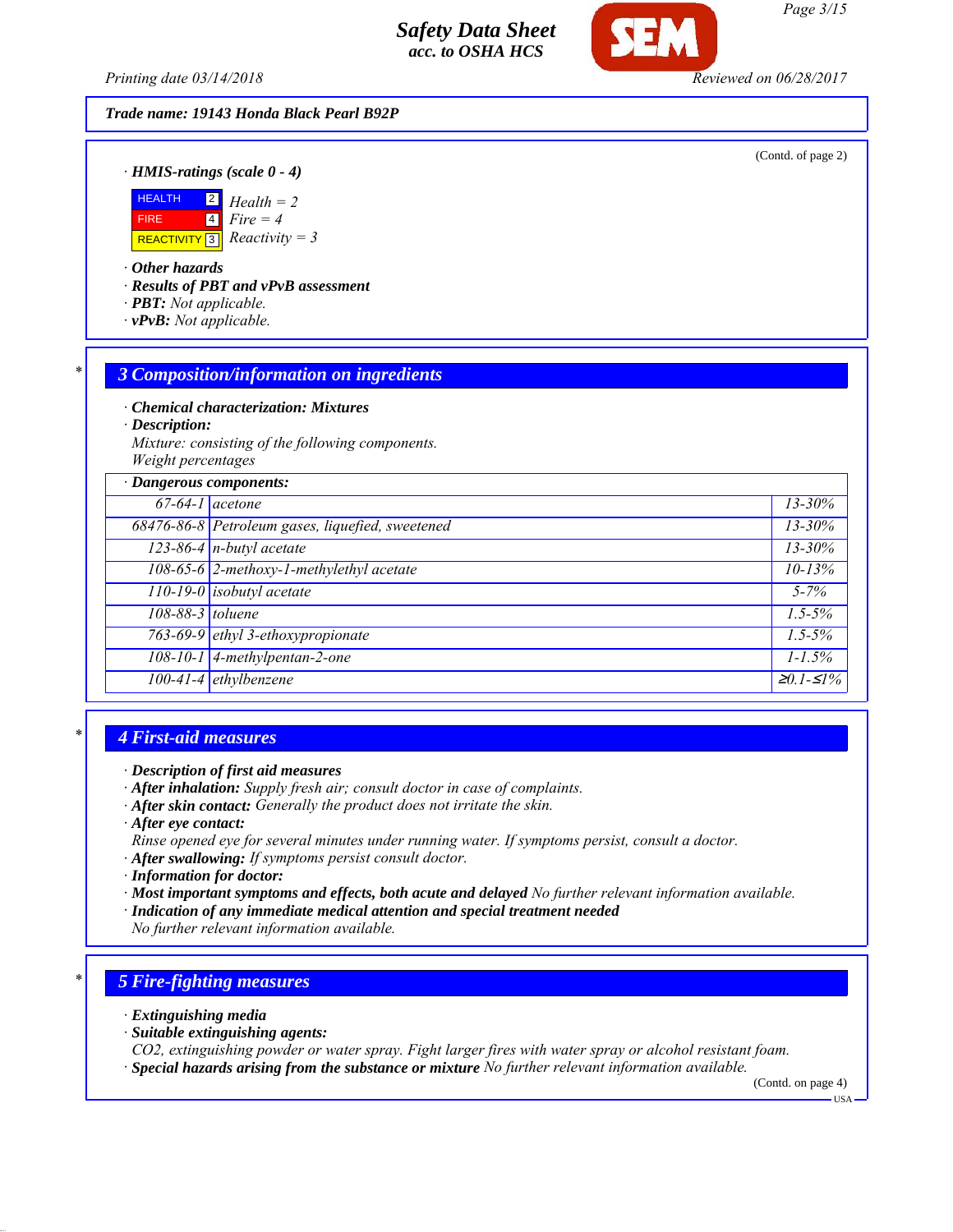

*Printing date 03/14/2018 Reviewed on 06/28/2017*

*Trade name: 19143 Honda Black Pearl B92P*

*· Advice for firefighters*

*· Protective equipment: Wear self-contained respiratory protective device.*

# *\* 6 Accidental release measures*

# *· Personal precautions, protective equipment and emergency procedures Wear protective equipment. Keep unprotected persons away.*

*· Environmental precautions: Do not allow to enter sewers/ surface or ground water.*

*· Methods and material for containment and cleaning up:*

*Dispose contaminated material as waste according to item 13. Ensure adequate ventilation.*

*· Reference to other sections*

*See Section 7 for information on safe handling.*

*See Section 8 for information on personal protection equipment.*

*See Section 13 for disposal information.*

*· Protective Action Criteria for Chemicals*

| $\cdot$ PAC-1:         |                                          |                                        |
|------------------------|------------------------------------------|----------------------------------------|
|                        | $67-64-1$ acetone                        | 200 ppm                                |
|                        | $123-86-4$ n-butyl acetate<br>5 ppm      |                                        |
|                        | 108-65-6 2-methoxy-1-methylethyl acetate |                                        |
|                        | 110-19-0 isobutyl acetate                | $\overline{450}$ ppm                   |
| 108-88-3 toluene       |                                          | $67$ ppm                               |
|                        | 763-69-9 ethyl 3-ethoxypropionate        | $\overline{1.6}$ ppm                   |
|                        | 108-10-1 4-methylpentan-2-one            | $75$ ppm                               |
|                        | $110-43-0$ heptan-2-one                  | $150$ ppm                              |
| $1330 - 20 - 7$ xylene |                                          | $130$ ppm                              |
|                        | 1333-86-4 Carbon black                   | $9 \frac{mg}{m^3}$                     |
|                        | $100-41-4$ ethylbenzene                  | 33 ppm                                 |
|                        | $71 - 36 - 3$ butan-1-ol                 | 60 ppm                                 |
|                        | 25322-68-3 Polyethylene glycol           | $\frac{30 \text{ mg}}{m^3}$            |
|                        | 7727-43-7 barium sulphate, natural       | $15 \text{ mg/m}^3$                    |
| $\overline{PAC-2}$ :   |                                          |                                        |
|                        | $\overline{67-64-1}$ acetone             | $3200*ppm$                             |
|                        | $123-86-4$ n-butyl acetate               | $200$ ppm                              |
|                        | 108-65-6 2-methoxy-1-methylethyl acetate | $1,000$ ppm                            |
|                        | $110-19-0$ isobutyl acetate              | $1300*ppm$                             |
| 108-88-3 toluene       |                                          | 560 ppm                                |
|                        | 763-69-9 ethyl 3-ethoxypropionate        | $18$ ppm                               |
|                        | 108-10-1 4-methylpentan-2-one            | $500$ ppm                              |
|                        | $110-43-0$ heptan-2-one                  | $\overline{670}$ ppm                   |
| $1330 - 20 - 7$ xylene |                                          | $920*ppm$                              |
|                        | 1333-86-4 Carbon black                   | $\frac{99 \text{ mg/m}^3}{2}$          |
|                        | $100-41-4$ ethylbenzene                  | $1100*ppm$                             |
|                        | $71 - 36 - 3$ butan-1-ol                 | 800 ppm                                |
|                        |                                          | $\overline{(\text{Contd. on page 5})}$ |

(Contd. of page 3)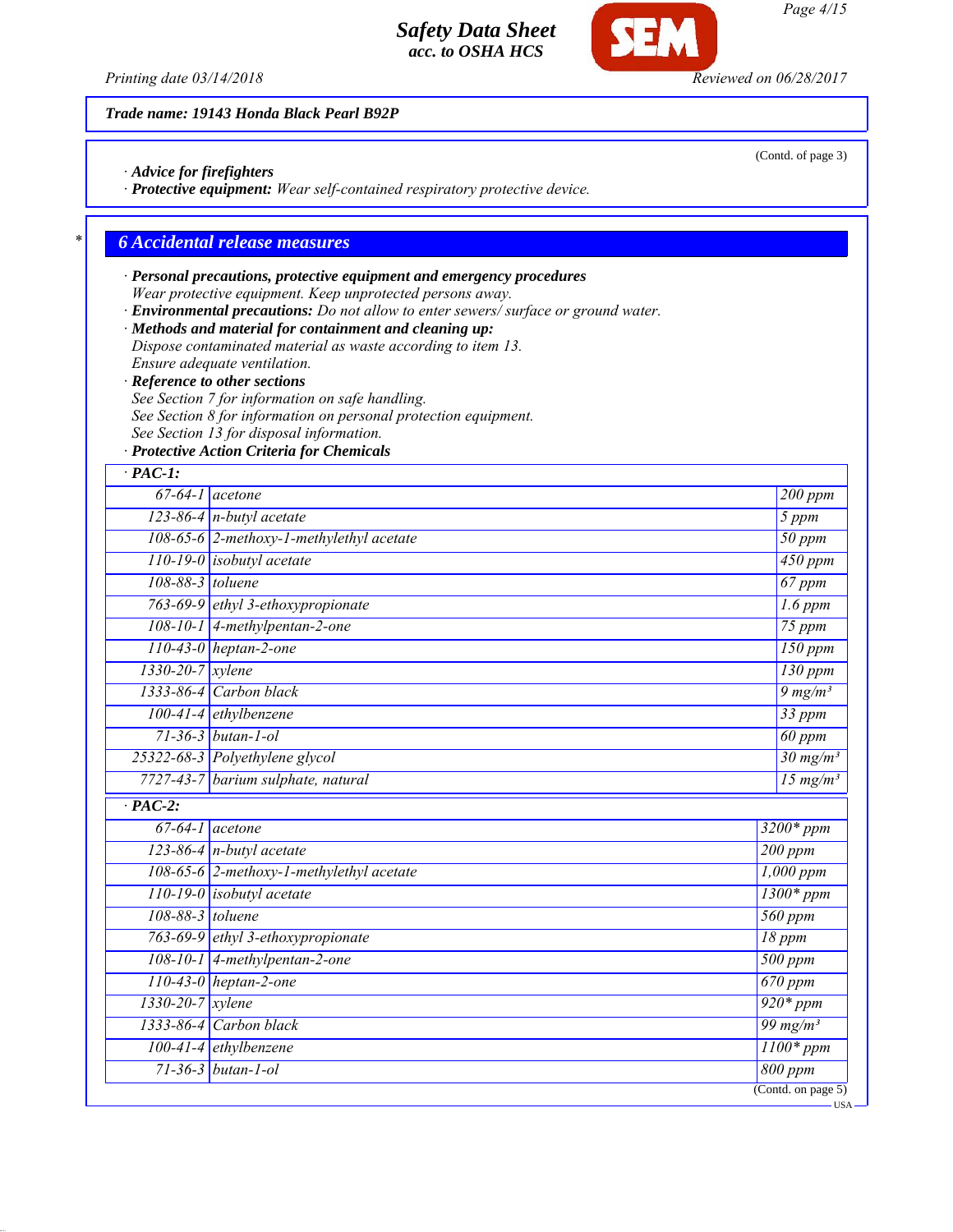

*Trade name: 19143 Honda Black Pearl B92P*

|                        |                                          | (Contd. of page 4)           |
|------------------------|------------------------------------------|------------------------------|
|                        | 25322-68-3 Polyethylene glycol           | $1,300$ mg/m <sup>3</sup>    |
|                        | 7727-43-7 barium sulphate, natural       | $\frac{170 \text{ mg}}{m^3}$ |
| $\cdot$ PAC-3:         |                                          |                              |
|                        | $67-64-1$ acetone                        | $5700*$ ppm                  |
|                        | $\overline{123-86-4}$ n-butyl acetate    | $\overline{3000}$ * ppm      |
|                        | 108-65-6 2-methoxy-1-methylethyl acetate | $5000*$ ppm                  |
|                        | $\overline{110}$ -19-0 isobutyl acetate  | $7500**$ ppm                 |
| 108-88-3 toluene       |                                          | $3700*$ ppm                  |
|                        | 763-69-9 ethyl 3-ethoxypropionate        | $110$ ppm                    |
|                        | $108-10-1$ 4-methylpentan-2-one          | $3000*$ ppm                  |
|                        | $\overline{110}$ -43-0 heptan-2-one      | $\frac{4000*}{2}$ ppm        |
| $1330 - 20 - 7$ xylene |                                          | $2500*ppm$                   |
|                        | $1333-86-4$ Carbon black                 | 590 mg/ $m^3$                |
|                        | $100-41-4$ ethylbenzene                  | $1800*$ ppm                  |
|                        | $71 - 36 - 3$ butan-1-ol                 | $\overline{8000}$ ** ppm     |
|                        | 25322-68-3 Polyethylene glycol           | $7,700$ mg/m <sup>3</sup>    |
|                        | 7727-43-7 barium sulphate, natural       | 990 mg/m <sup>3</sup>        |

#### *\* 7 Handling and storage*

*· Handling:*

*· Precautions for safe handling No special measures required.*

*· Information about protection against explosions and fires:*

*Do not spray on a naked flame or any incandescent material.*

*Keep ignition sources away - Do not smoke.*

*Pressurized container: protect from sunlight and do not expose to temperatures exceeding 50°C, i.e. electric lights. Do not pierce or burn, even after use.*

*· Conditions for safe storage, including any incompatibilities*

*· Storage:*

*· Requirements to be met by storerooms and receptacles:*

*Observe official regulations on storing packagings with pressurized containers.*

- *· Information about storage in one common storage facility: Store away from oxidizing agents.*
- *· Further information about storage conditions: Keep receptacle tightly sealed.*

*· Specific end use(s) No further relevant information available.*

## *\* 8 Exposure controls/personal protection*

*· Additional information about design of technical systems: No further data; see item 7.*

*· Control parameters*

*· Components with limit values that require monitoring at the workplace:*

*The following constituents are the only constituents of the product which have a PEL, TLV or other recommended exposure limit.*

*At this time, the other constituents have no known exposure limits.*

(Contd. on page 6) USA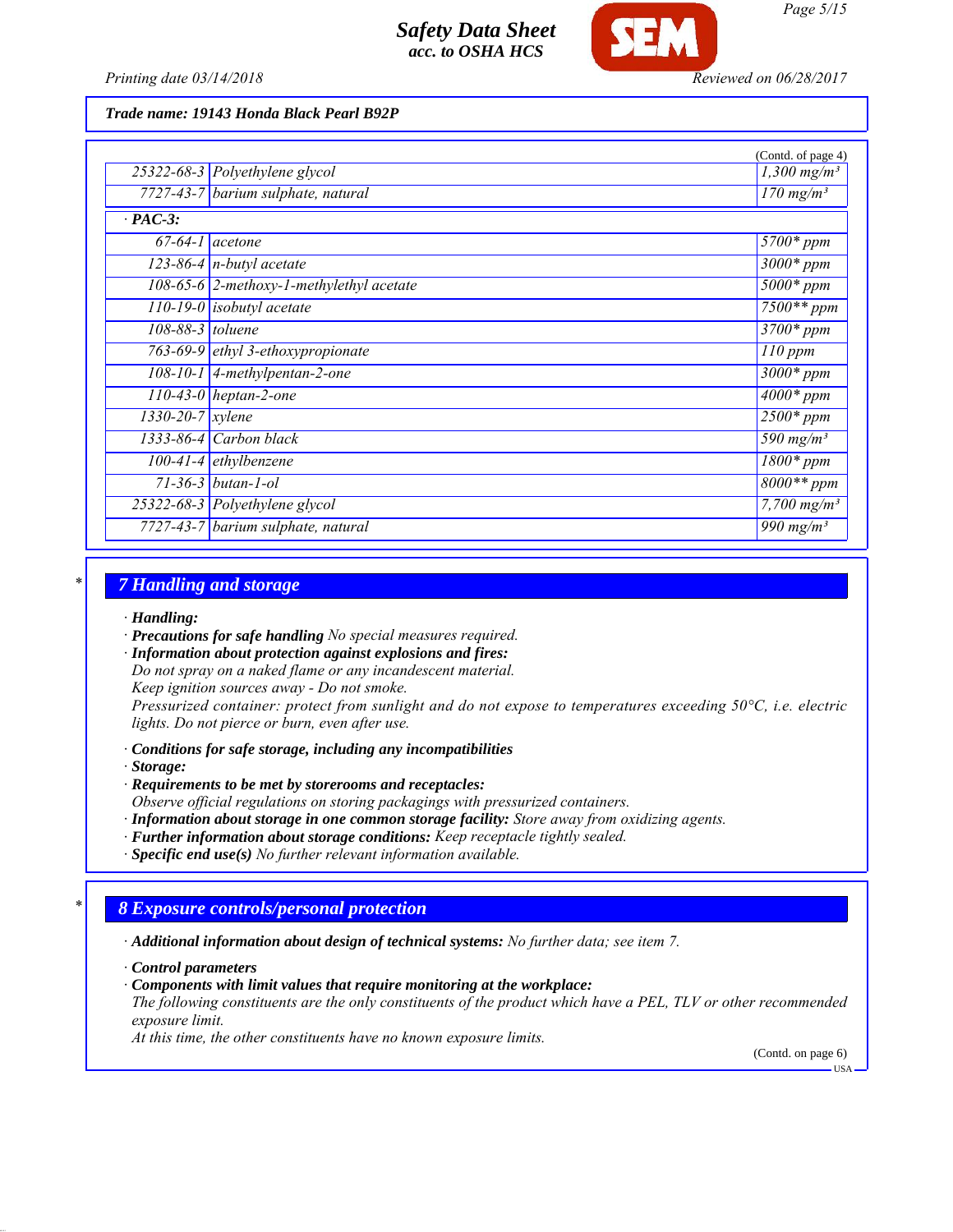

SEM

## *Trade name: 19143 Honda Black Pearl B92P*

|            | 67-64-1 acetone                                         |  |
|------------|---------------------------------------------------------|--|
|            |                                                         |  |
| PEL        | Long-term value: 2400 mg/m <sup>3</sup> , 1000 ppm      |  |
| REL        | Long-term value: 590 mg/m <sup>3</sup> , 250 ppm        |  |
| TLV        | Short-term value: $1187$ mg/m <sup>3</sup> , 500 ppm    |  |
|            | Long-term value: 594 mg/m <sup>3</sup> , 250 ppm<br>BEI |  |
|            |                                                         |  |
|            | $\overline{123-86-4}$ n-butyl acetate                   |  |
| PEL        | Long-term value: $710$ mg/m <sup>3</sup> , 150 ppm      |  |
| REL        | Long-term value: 950 mg/m <sup>3</sup> , 200 ppm        |  |
| TLV        | Short-term value: $712$ mg/m <sup>3</sup> , 150 ppm     |  |
|            | Long-term value: 238 mg/m <sup>3</sup> , 50 ppm         |  |
|            | 108-65-6 2-methoxy-1-methylethyl acetate                |  |
|            | WEEL Long-term value: 50 ppm                            |  |
|            | 110-19-0 isobutyl acetate                               |  |
| PEL        | Long-term value: $700$ mg/m <sup>3</sup> , 150 ppm      |  |
| REL        | Long-term value: $700$ mg/m <sup>3</sup> , 150 ppm      |  |
| TLV        | Short-term value: 712 mg/m <sup>3</sup> , 150 ppm       |  |
|            | Long-term value: $238$ mg/m <sup>3</sup> , 50 ppm       |  |
|            | 108-88-3 toluene                                        |  |
| <b>PEL</b> | Long-term value: 200 ppm                                |  |
|            | Ceiling limit value: 300; 500* ppm                      |  |
|            | *10-min peak per 8-hr shift                             |  |
| REL        | Short-term value: $560$ mg/m <sup>3</sup> , 150 ppm     |  |
|            | Long-term value: 375 mg/m <sup>3</sup> , 100 ppm        |  |
| TLV        | Long-term value: 75 mg/m <sup>3</sup> , 20 ppm          |  |
|            | <b>BEI</b>                                              |  |
|            | 108-10-1 4-methylpentan-2-one                           |  |
| <b>PEL</b> | Long-term value: 410 mg/m <sup>3</sup> , 100 ppm        |  |
| <b>REL</b> | Short-term value: $300 \text{ mg/m}^3$ , 75 ppm         |  |
|            | Long-term value: $205$ mg/m <sup>3</sup> , 50 ppm       |  |
| TLV        | Short-term value: 307 mg/m <sup>3</sup> , 75 ppm        |  |
|            | Long-term value: $82$ mg/m <sup>3</sup> , 20 ppm        |  |
|            | BEI                                                     |  |
|            | 100-41-4 ethylbenzene                                   |  |
| PEL        | Long-term value: 435 mg/m <sup>3</sup> , 100 ppm        |  |
| <b>REL</b> | Short-term value: $545$ mg/m <sup>3</sup> , 125 ppm     |  |
|            | Long-term value: 435 mg/m <sup>3</sup> , 100 ppm        |  |
| $TLV$      | Long-term value: 87 mg/m <sup>3</sup> , 20 ppm<br>BEI   |  |
|            | · Ingredients with biological limit values:             |  |
|            | 67-64-1 acetone                                         |  |
|            | $BEI$ 50 mg/L                                           |  |
|            | Medium: urine                                           |  |
|            | Time: end of shift                                      |  |
|            | Parameter: Acetone (nonspecific)                        |  |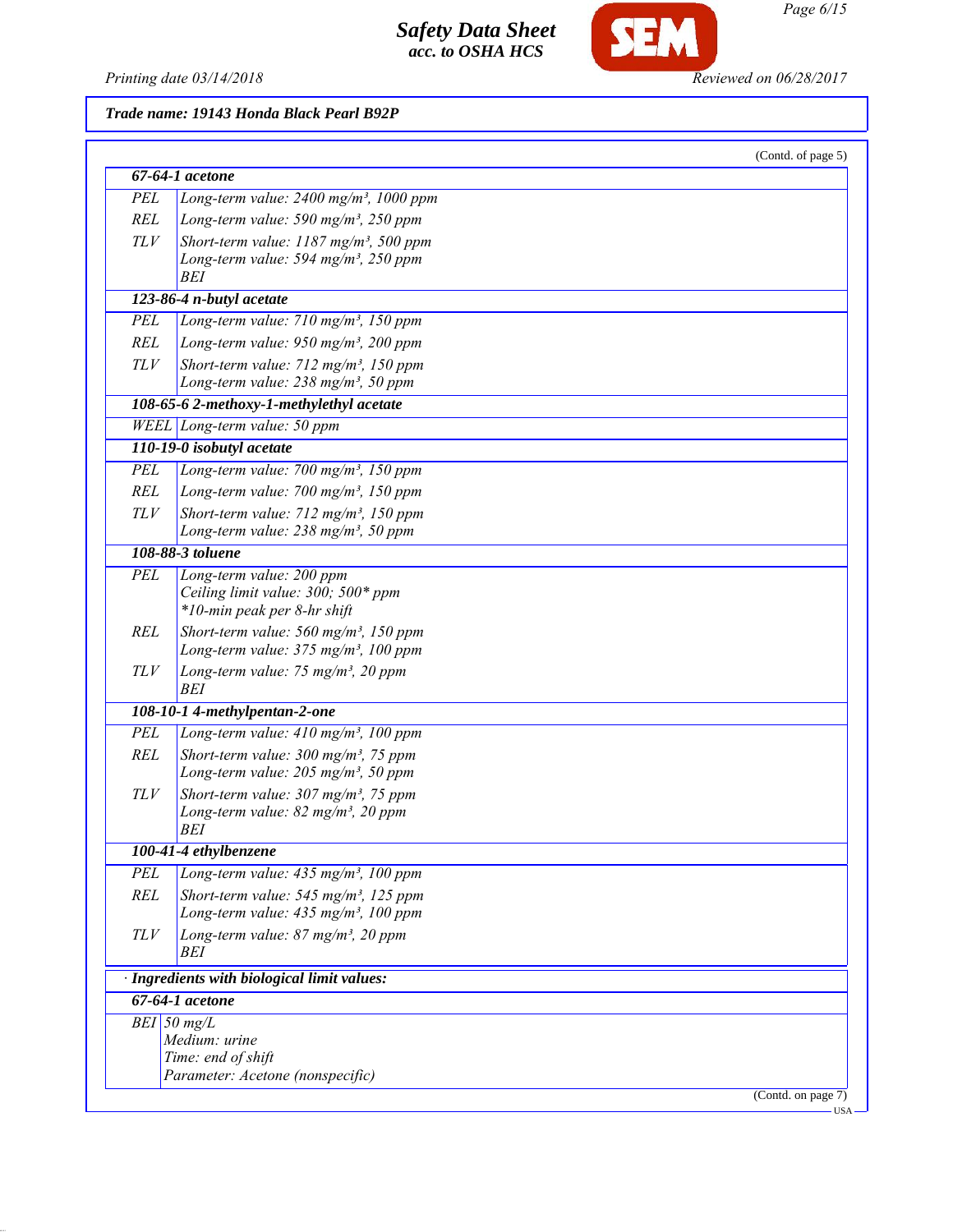*Printing date 03/14/2018 Reviewed on 06/28/2017*

SEM

# *Trade name: 19143 Honda Black Pearl B92P*

| (Contd. of page 6)<br>108-88-3 toluene                                                                                                  |
|-----------------------------------------------------------------------------------------------------------------------------------------|
|                                                                                                                                         |
| $BEI$ 0.02 mg/L                                                                                                                         |
| Medium: blood                                                                                                                           |
| Time: prior to last shift of workweek                                                                                                   |
| Parameter: Toluene                                                                                                                      |
| $0.03$ mg/L                                                                                                                             |
| Medium: urine                                                                                                                           |
| Time: end of shift                                                                                                                      |
| Parameter: Toluene                                                                                                                      |
| $0.3$ mg/g creatinine                                                                                                                   |
| Medium: urine                                                                                                                           |
| Time: end of shift                                                                                                                      |
| Parameter: o-Cresol with hydrolysis (background)                                                                                        |
| 108-10-1 4-methylpentan-2-one                                                                                                           |
| $BEI$ 1 mg/L                                                                                                                            |
| Medium: urine                                                                                                                           |
| Time: end of shift                                                                                                                      |
| Parameter: MIBK                                                                                                                         |
| 100-41-4 ethylbenzene                                                                                                                   |
| BEI $0.7$ g/g creatinine                                                                                                                |
| Medium: urine                                                                                                                           |
| Time: end of shift at end of workweek                                                                                                   |
| Parameter: Sum of mandelic acid and phenylglyoxylic acid (nonspecific, semi-quantitative)                                               |
|                                                                                                                                         |
| Medium: end-exhaled air                                                                                                                 |
| Time: not critical                                                                                                                      |
| Parameter: Ethyl benzene (semi-quantitative)                                                                                            |
| · Additional information: The lists that were valid during the creation were used as basis.                                             |
| · Exposure controls                                                                                                                     |
| · Personal protective equipment:                                                                                                        |
| · General protective and hygienic measures:                                                                                             |
| Keep away from foodstuffs, beverages and feed.                                                                                          |
| Immediately remove all soiled and contaminated clothing.                                                                                |
| Wash hands before breaks and at the end of work.                                                                                        |
| Store protective clothing separately.                                                                                                   |
| Avoid contact with the eyes.                                                                                                            |
| Avoid contact with the eyes and skin.                                                                                                   |
| · Breathing equipment:                                                                                                                  |
| In case of brief exposure or low pollution use respiratory filter device. In case of intensive or longer exposure use                   |
| respiratory protective device that is independent of circulating air.<br>· Protection of hands:                                         |
| Due to missing tests no recommendation to the glove material can be given for the product/ the preparation/ the                         |
| chemical mixture.                                                                                                                       |
| Selection of the glove material on consideration of the penetration times, rates of diffusion and the degradation<br>(Contd. on page 8) |

*Page 7/15*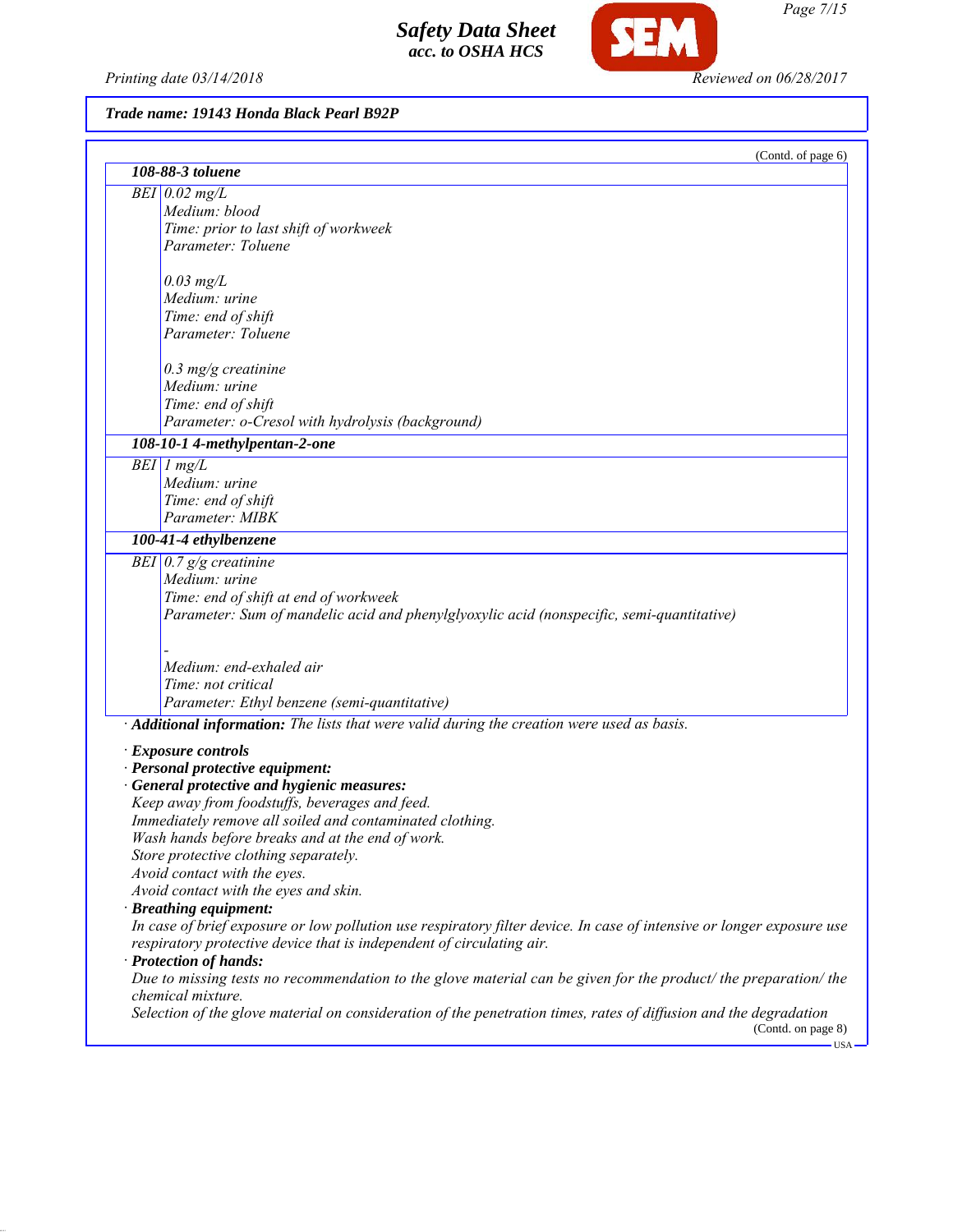*Printing date 03/14/2018 Reviewed on 06/28/2017*

#### *Trade name: 19143 Honda Black Pearl B92P*

(Contd. of page 7)



*Protective gloves*

*The glove material has to be impermeable and resistant to the product/ the substance/ the preparation.*

#### *· Material of gloves*

*The selection of the suitable gloves does not only depend on the material, but also on further marks of quality and varies from manufacturer to manufacturer. As the product is a preparation of several substances, the resistance of the glove material can not be calculated in advance and has therefore to be checked prior to the application.*

- *· Penetration time of glove material*
- *The exact break trough time has to be found out by the manufacturer of the protective gloves and has to be observed.*

*· Eye protection: Safety glasses*



*Tightly sealed goggles*

| · Information on basic physical and chemical properties |                                                                             |  |
|---------------------------------------------------------|-----------------------------------------------------------------------------|--|
| <b>General Information</b>                              |                                                                             |  |
| $\cdot$ Appearance:                                     |                                                                             |  |
| Form:                                                   | Aerosol                                                                     |  |
| Color:                                                  | <b>Black</b>                                                                |  |
| Odor:                                                   | Characteristic                                                              |  |
| · Odor threshold:                                       | Not determined.                                                             |  |
| $\cdot$ pH-value:                                       | Not determined.                                                             |  |
| Change in condition                                     |                                                                             |  |
| <b>Melting point/Melting range:</b>                     | Undetermined.                                                               |  |
| <b>Boiling point/Boiling range:</b>                     | 55.8-56.6 °C                                                                |  |
| · Flash point:                                          | $-103$ °C                                                                   |  |
| · Flammability (solid, gaseous):                        | Not applicable.                                                             |  |
| · Ignition temperature:                                 | 370 °C                                                                      |  |
| · Decomposition temperature:                            | Not determined.                                                             |  |
| · Auto igniting:                                        | Product is not selfigniting.                                                |  |
| · Danger of explosion:                                  | In use, may form flammable/explosive vapour-air mixture.<br>Avoid high heat |  |
| · Explosion limits:                                     |                                                                             |  |
| Lower:                                                  | $1.9$ Vol %                                                                 |  |
| Upper:                                                  | 13 Vol %                                                                    |  |
| $\cdot$ Vapor pressure at 20 $\cdot$ C:                 | $233$ $hPa$                                                                 |  |
| $\cdot$ Density at 20 $\cdot$ C:                        | $0.74821$ g/cm <sup>3</sup>                                                 |  |

*Page 8/15*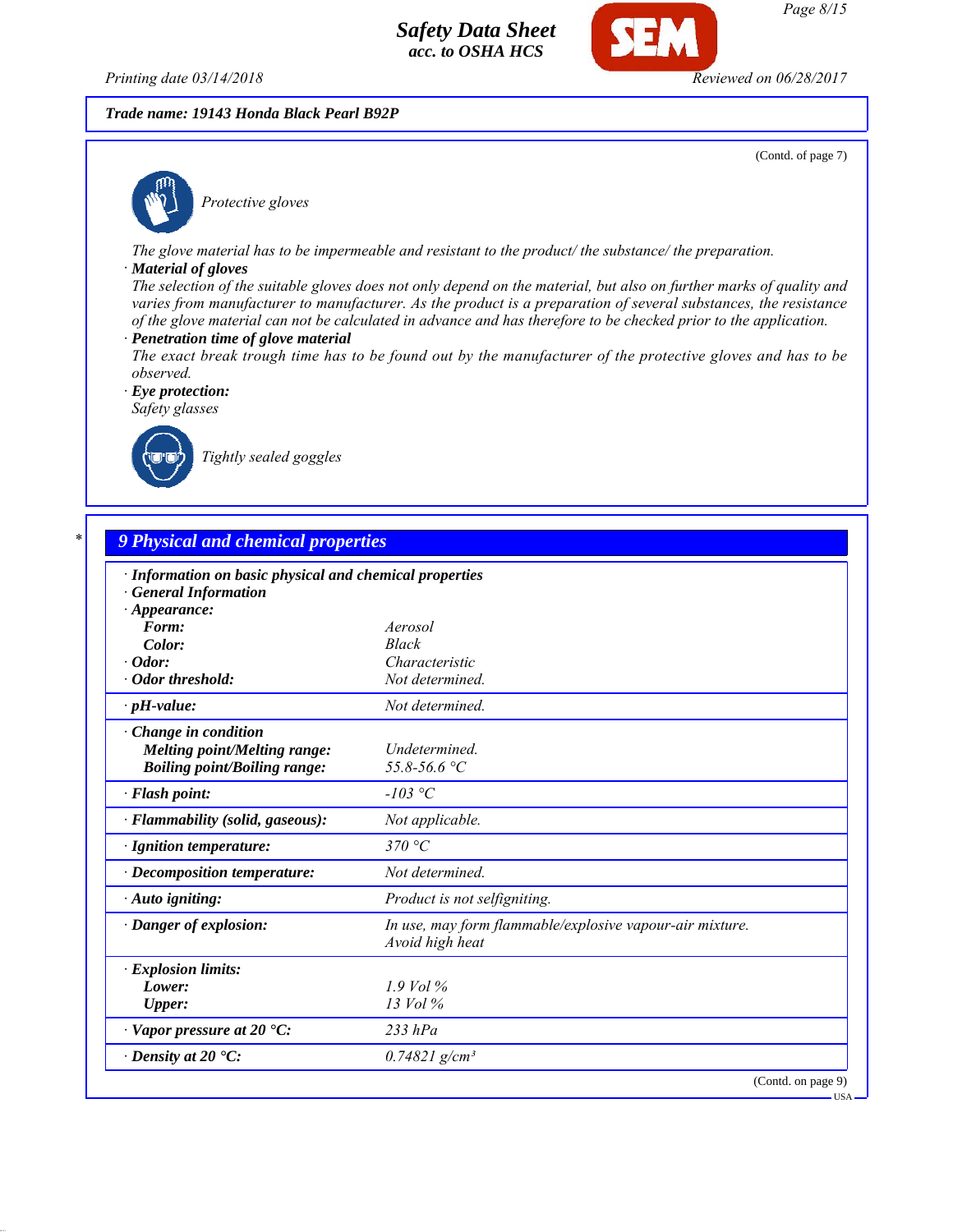

*Trade name: 19143 Honda Black Pearl B92P*

|                                                            |                                            | (Contd. of page 8) |
|------------------------------------------------------------|--------------------------------------------|--------------------|
| $\cdot$ Relative density                                   | Not determined.                            |                    |
| · Vapor density                                            | Not determined.                            |                    |
| $\cdot$ Evaporation rate                                   | Not applicable.                            |                    |
| · Solubility in / Miscibility with                         |                                            |                    |
| Water:                                                     | Not miscible or difficult to mix.          |                    |
| · Partition coefficient (n-octanol/water): Not determined. |                                            |                    |
| $\cdot$ Viscosity:                                         |                                            |                    |
| Dynamic:                                                   | Not determined.                            |                    |
| Kinematic:                                                 | Not determined.                            |                    |
| · Solvent content:                                         |                                            |                    |
| Organic solvents:                                          | 93.2%                                      |                    |
| <b>VOC</b> content:                                        | $63.33\%$                                  |                    |
|                                                            | 660.7 $g/l / 5.51$ lb/gl                   |                    |
| <i>Solids content:</i>                                     | $6.5\%$                                    |                    |
| $\cdot$ Other information                                  | No further relevant information available. |                    |

# *10 Stability and reactivity*

*· Reactivity No further relevant information available.*

- *· Chemical stability*
- *· Thermal decomposition / conditions to be avoided: No decomposition if used according to specifications.*
- *· Possibility of hazardous reactions No dangerous reactions known.*
- *· Conditions to avoid No further relevant information available.*
- *· Incompatible materials: No further relevant information available.*
- *· Hazardous decomposition products:*
- *Nitrogen oxides*
- *Hydrocarbons*

*Carbon monoxide and carbon dioxide*

# *\* 11 Toxicological information*

*· Information on toxicological effects*

*· Acute toxicity:*

### *· LD/LC50 values that are relevant for classification:*

#### *108-88-3 toluene*

| Oral   | LD50 | $5,000$ mg/kg (rat)                        |
|--------|------|--------------------------------------------|
| Dermal | LD50 | $12.124$ mg/kg (rabbit)                    |
|        |      | Inhalative $LC50/4 h   5,320 mg/l$ (mouse) |

## *· Primary irritant effect:*

*· on the skin: No irritant effect.*

*· on the eye: Irritating effect.*

*· Sensitization: No sensitizing effects known.*

*· Additional toxicological information:*

*The product shows the following dangers according to internally approved calculation methods for preparations: Irritant*

(Contd. on page 10)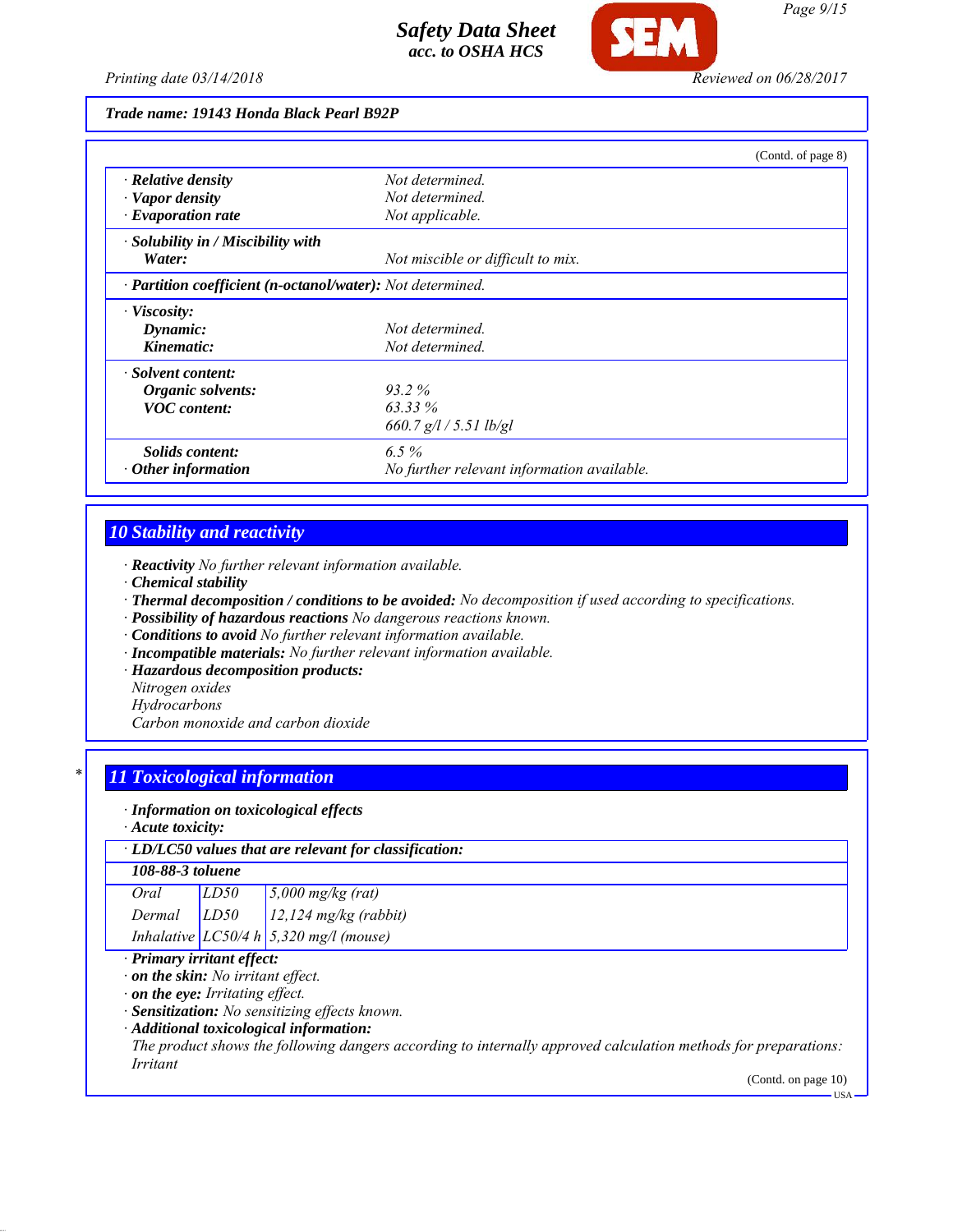

*Page 10/15*

*Printing date 03/14/2018 Reviewed on 06/28/2017*

## *Trade name: 19143 Honda Black Pearl B92P*

(Contd. of page 9)

|                               | · Carcinogenic categories                               |                |
|-------------------------------|---------------------------------------------------------|----------------|
|                               | · IARC (International Agency for Research on Cancer)    |                |
| $108-88-3$ toluene            |                                                         | 3              |
|                               | 108-10-1 4-methylpentan-2-one                           | 2B             |
| $1330 - 20 - 7$ <i>xylene</i> |                                                         | $\mathfrak{Z}$ |
|                               | $1333-86-4$ Carbon black                                | 2B             |
|                               | $100-41-4$ ethylbenzene                                 | 2B             |
|                               | · NTP (National Toxicology Program)                     |                |
|                               | None of the ingredients is listed.                      |                |
|                               | · OSHA-Ca (Occupational Safety & Health Administration) |                |
|                               | None of the ingredients is listed.                      |                |

# *\* 12 Ecological information*

*· Toxicity*

- *· Aquatic toxicity: No further relevant information available.*
- *· Persistence and degradability No further relevant information available.*
- *· Behavior in environmental systems:*
- *· Bioaccumulative potential No further relevant information available.*
- *· Mobility in soil No further relevant information available.*
- *· Additional ecological information:*
- *· General notes:*
- *Water hazard class 3 (Self-assessment): extremely hazardous for water*

*Do not allow product to reach ground water, water course or sewage system, even in small quantities. Danger to drinking water if even extremely small quantities leak into the ground.*

- *· Results of PBT and vPvB assessment*
- *· PBT: Not applicable.*
- *· vPvB: Not applicable.*
- *· Other adverse effects No further relevant information available.*

## *13 Disposal considerations*

*· Waste treatment methods*

*· Recommendation:*

*Must not be disposed of together with household garbage. Do not allow product to reach sewage system.*

- *· Uncleaned packagings:*
- *· Recommendation: Disposal must be made according to official regulations.*

| $\cdot$ UN-Number               |                     |  |
|---------------------------------|---------------------|--|
| · DOT, ADR, IMDG, IATA          | <i>UN1950</i>       |  |
| $\cdot$ UN proper shipping name |                     |  |
| $\cdot$ DOT                     | Aerosols, flammable |  |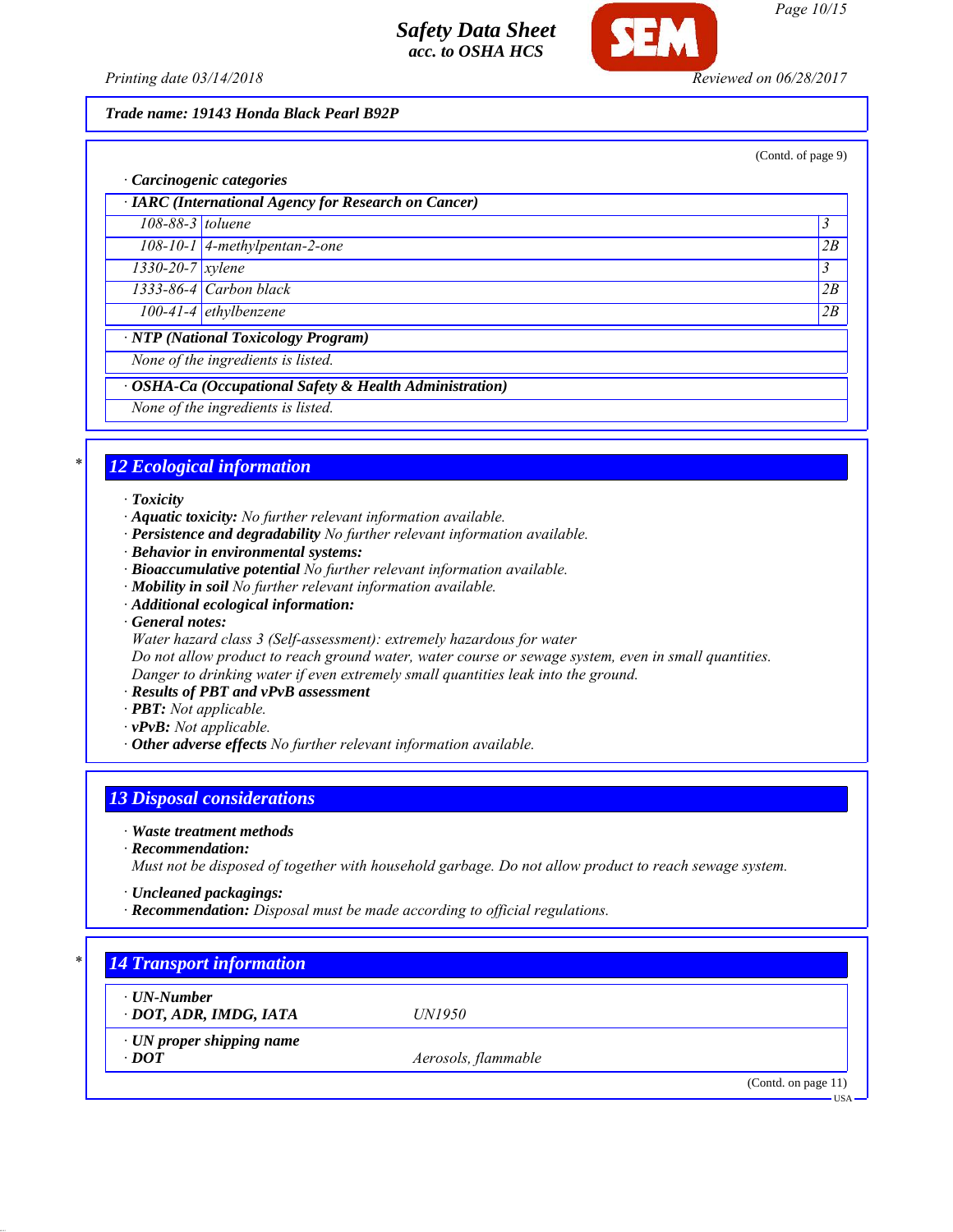

*Page 11/15*

*Printing date 03/14/2018 Reviewed on 06/28/2017*

*Trade name: 19143 Honda Black Pearl B92P*

|                                              | (Contd. of page 10)                                                  |
|----------------------------------------------|----------------------------------------------------------------------|
| $\cdot$ ADR                                  | 1950 Aerosols                                                        |
| $\cdot$ IMDG                                 | <b>AEROSOLS</b>                                                      |
| $\cdot$ IATA                                 | AEROSOLS, flammable                                                  |
| $\cdot$ Transport hazard class(es)           |                                                                      |
| $\cdot$ DOT                                  |                                                                      |
|                                              |                                                                      |
|                                              |                                                                      |
|                                              |                                                                      |
| · Class                                      | 2.1                                                                  |
| $-Label$                                     | 2.1                                                                  |
| $\cdot$ ADR                                  |                                                                      |
|                                              |                                                                      |
|                                              |                                                                      |
|                                              |                                                                      |
| · Class                                      | 2 5F Gases                                                           |
| $\cdot$ Label                                | 2.1                                                                  |
| · IMDG, IATA                                 |                                                                      |
|                                              |                                                                      |
|                                              |                                                                      |
| · Class                                      | 2.1                                                                  |
| $\cdot$ Label                                | 2.1                                                                  |
| · Packing group                              |                                                                      |
| · DOT, ADR, IMDG, IATA                       | Void                                                                 |
| · Environmental hazards:                     |                                                                      |
| · Marine pollutant:                          | N <sub>o</sub>                                                       |
| Special precautions for user                 | Warning: Gases                                                       |
| · EMS Number:                                | $F$ -D,S-U                                                           |
| · Stowage Code                               | SW1 Protected from sources of heat.                                  |
|                                              | SW22 For AEROSOLS with a maximum capacity of 1 litre:                |
|                                              | Category A. For AEROSOLS with a capacity above 1 litre:              |
|                                              | Category B. For WASTE AEROSOLS: Category C, Clear of living          |
| · Segregation Code                           | quarters.<br>SG69 For AEROSOLS with a maximum capacity of 1 litre:   |
|                                              | Segregation as for class 9. Stow "separated from" class 1 except for |
|                                              | division 1.4. For AEROSOLS with a capacity above 1 litre:            |
|                                              | Segregation as for the appropriate subdivision of class 2. For       |
|                                              | WASTE AEROSOLS: Segregation as for the appropriate subdivision       |
|                                              | of class 2.                                                          |
| · Transport in bulk according to Annex II of |                                                                      |
| <b>MARPOL73/78 and the IBC Code</b>          | Not applicable.                                                      |
|                                              |                                                                      |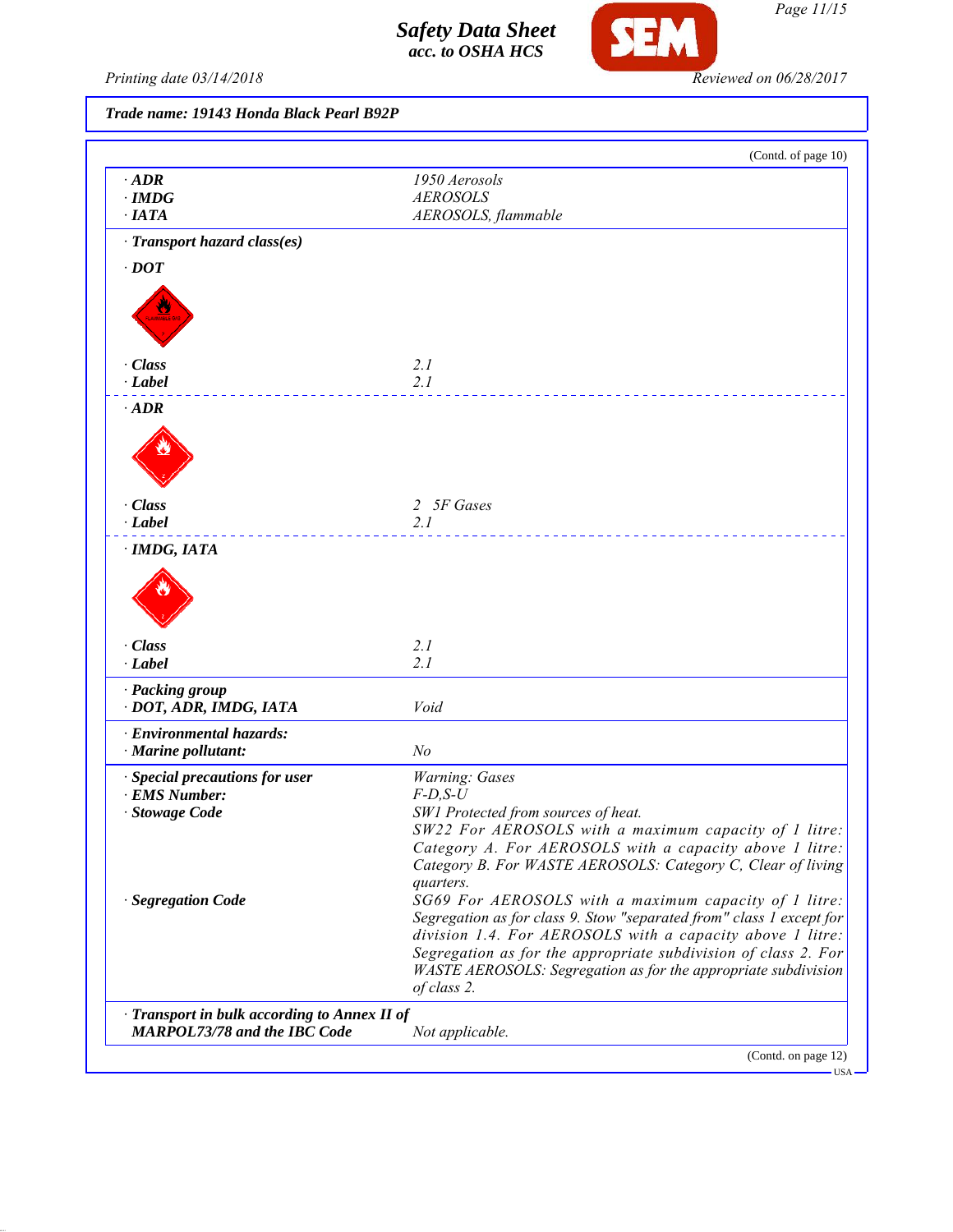

*Page 12/15*

*Printing date 03/14/2018 Reviewed on 06/28/2017*

| Trade name: 19143 Honda Black Pearl B92P |  |  |  |  |
|------------------------------------------|--|--|--|--|
|------------------------------------------|--|--|--|--|

|                                     | (Contd. of page $11$ )             |
|-------------------------------------|------------------------------------|
| · Transport/Additional information: |                                    |
| $\cdot$ DOT                         |                                    |
| $\cdot$ Quantity limitations        | On passenger aircraft/rail: 75 kg  |
|                                     | On cargo aircraft only: 150 kg     |
| $\cdot$ ADR                         |                                    |
| $\cdot$ Excepted quantities (EQ)    | Code: E0                           |
|                                     | Not permitted as Excepted Quantity |
| $\cdot$ IMDG                        |                                    |
| $\cdot$ Limited quantities (LO)     | II.                                |
| $\cdot$ Excepted quantities (EQ)    | $Code$ $E0$                        |
|                                     | Not permitted as Excepted Quantity |
| · UN "Model Regulation":            | UN 1950 AEROSOLS, 2.1              |

# *\* 15 Regulatory information*

*· Safety, health and environmental regulations/legislation specific for the substance or mixture · Sara*

|                  | Section 355 (extremely hazardous substances):                             |
|------------------|---------------------------------------------------------------------------|
|                  | None of the ingredient is listed.                                         |
|                  | Section 313 (Specific toxic chemical listings):                           |
| 108-88-3 toluene |                                                                           |
|                  | Acrylic Resin                                                             |
|                  | $108-10-1$ 4-methylpentan-2-one                                           |
| 1330-20-7 xylene |                                                                           |
|                  | 100-41-4 ethylbenzene                                                     |
|                  | $71 - 36 - 3$ butan-1-ol                                                  |
|                  | 7727-43-7 barium sulphate, natural                                        |
|                  | TSCA (Toxic Substances Control Act):                                      |
|                  | $67-64-1$ acetone                                                         |
|                  | $123-86-4$ n-butyl acetate                                                |
|                  | 108-65-6 2-methoxy-1-methylethyl acetate                                  |
|                  | $110-19-0$ isobutyl acetate                                               |
|                  | 108-88-3 toluene                                                          |
|                  | 9004-36-8 Cellulose Acetate Butyrate                                      |
|                  | 763-69-9 ethyl 3-ethoxypropionate                                         |
|                  | 108-10-1 4-methylpentan-2-one                                             |
|                  | $110-43-0$ heptan-2-one                                                   |
|                  | 1330-20-7 xylene                                                          |
|                  | 16883-83-3 benzyl 3-isobutryloxy-1-isopropyl-2-2-dimethylpropyl phthalate |
|                  | 1333-86-4 Carbon black                                                    |
|                  | $100-41-4$ ethylbenzene                                                   |
|                  | (Contd. on page 13)<br>$\overline{\phantom{A}}$ USA                       |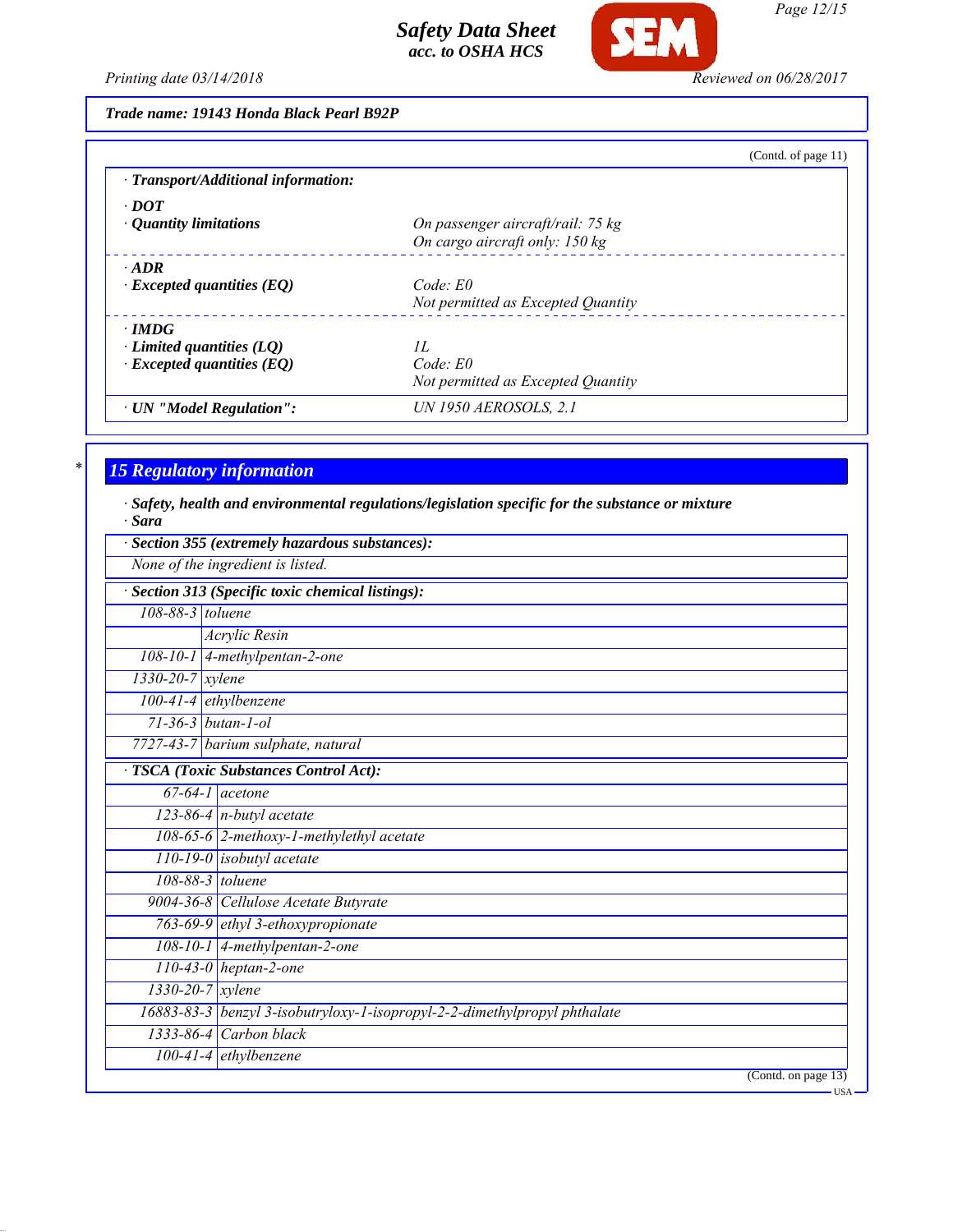*Printing date 03/14/2018 Reviewed on 06/28/2017*

SEM

*Trade name: 19143 Honda Black Pearl B92P*

|                               |                                                                                                                                                                                                                                           | (Contd. of page 12)   |  |
|-------------------------------|-------------------------------------------------------------------------------------------------------------------------------------------------------------------------------------------------------------------------------------------|-----------------------|--|
|                               | $71 - 36 - 3$ butan-1-ol                                                                                                                                                                                                                  |                       |  |
|                               | 41556-26-7 bis(1,2,2,6,6-Pentamethyl-4-piperidinyl) sebacate                                                                                                                                                                              |                       |  |
|                               | 104810-48-2 poly(oxy-1,2-ethanediyl), a-[3-[3-(2H-benzotriazol-2-yl)-5-(1,1-dimethylethyl)-4-hydroxyphenyl]-<br>l-oxopropyl]-ω-hydroxy-                                                                                                   |                       |  |
|                               | $104810-47-1$ poly(oxy-1,2-ethanediyl), $\alpha$ -[3-[3-(2H-benzotriazol-2-yl)-5-(1,1-dimethylethyl)-4-hydroxyphenyl]-<br>1-oxopropyl]- $\omega$ -[3-[3-(2H- benzotriazol-2-yl)-5-(1,1-dimethylethyl)-4-hydroxyphenyl]-1-<br>oxopropoxy]- |                       |  |
|                               | 82919-37-7 Methyl (1,2,2,6,6,- pentamethyl-4-piperidinyl) sebacate                                                                                                                                                                        |                       |  |
|                               | 25322-68-3 Polyethylene glycol                                                                                                                                                                                                            |                       |  |
|                               | 147-14-8 Phthalocyanine Blue                                                                                                                                                                                                              |                       |  |
|                               | 106-79-6 Dimethyl sebacate(Impurity)                                                                                                                                                                                                      |                       |  |
|                               | 7727-43-7 barium sulphate, natural                                                                                                                                                                                                        |                       |  |
|                               | $\overline{2403-89-6}$ 4-Piperidinol, 1,2,2,6,6 pentamethyl- (Impurity)                                                                                                                                                                   |                       |  |
|                               | · TSCA new (21st Century Act) (Substances not listed)                                                                                                                                                                                     |                       |  |
|                               | 68476-86-8 Petroleum gases, liquefied, sweetened                                                                                                                                                                                          |                       |  |
| · Proposition 65              |                                                                                                                                                                                                                                           |                       |  |
|                               | Chemicals known to cause cancer:                                                                                                                                                                                                          |                       |  |
|                               | $108-10-1$ 4-methylpentan-2-one                                                                                                                                                                                                           |                       |  |
| $1330 - 20 - 7$ <i>xylene</i> |                                                                                                                                                                                                                                           |                       |  |
|                               | $1333-86-4$ Carbon black                                                                                                                                                                                                                  |                       |  |
| $100-41-4$ ethylbenzene       |                                                                                                                                                                                                                                           |                       |  |
|                               | Chemicals known to cause reproductive toxicity for females:                                                                                                                                                                               |                       |  |
|                               | None of the ingredients is listed.                                                                                                                                                                                                        |                       |  |
|                               | · Chemicals known to cause reproductive toxicity for males:                                                                                                                                                                               |                       |  |
|                               | None of the ingredients is listed.                                                                                                                                                                                                        |                       |  |
|                               | Chemicals known to cause developmental toxicity:                                                                                                                                                                                          |                       |  |
| 108-88-3 toluene              |                                                                                                                                                                                                                                           |                       |  |
|                               | 108-10-1 4-methylpentan-2-one                                                                                                                                                                                                             |                       |  |
| · Cancerogenity categories    |                                                                                                                                                                                                                                           |                       |  |
|                               | · EPA (Environmental Protection Agency)                                                                                                                                                                                                   |                       |  |
| $67-64-1$ acetone             |                                                                                                                                                                                                                                           | $\boldsymbol{I}$      |  |
| 108-88-3 toluene              |                                                                                                                                                                                                                                           | $I\!I$                |  |
|                               | 108-10-1 4-methylpentan-2-one                                                                                                                                                                                                             | I                     |  |
| $1330 - 20 - 7$ xylene        |                                                                                                                                                                                                                                           | I                     |  |
|                               | 100-41-4 ethylbenzene                                                                                                                                                                                                                     | D                     |  |
| $71 - 36 - 3$ butan-1-ol      |                                                                                                                                                                                                                                           | D                     |  |
|                               | 7727-43-7 barium sulphate, natural                                                                                                                                                                                                        | D, CBD(inh), NL(oral) |  |
|                               | TLV (Threshold Limit Value established by ACGIH)                                                                                                                                                                                          |                       |  |
| $67-64-1$ acetone             |                                                                                                                                                                                                                                           | A4                    |  |
| 108-88-3 toluene              |                                                                                                                                                                                                                                           | A4                    |  |
| $1330 - 20 - 7$ xylene        |                                                                                                                                                                                                                                           | A4                    |  |
| 1333-86-4 Carbon black        |                                                                                                                                                                                                                                           | A4                    |  |
|                               |                                                                                                                                                                                                                                           | (Contd. on page 14)   |  |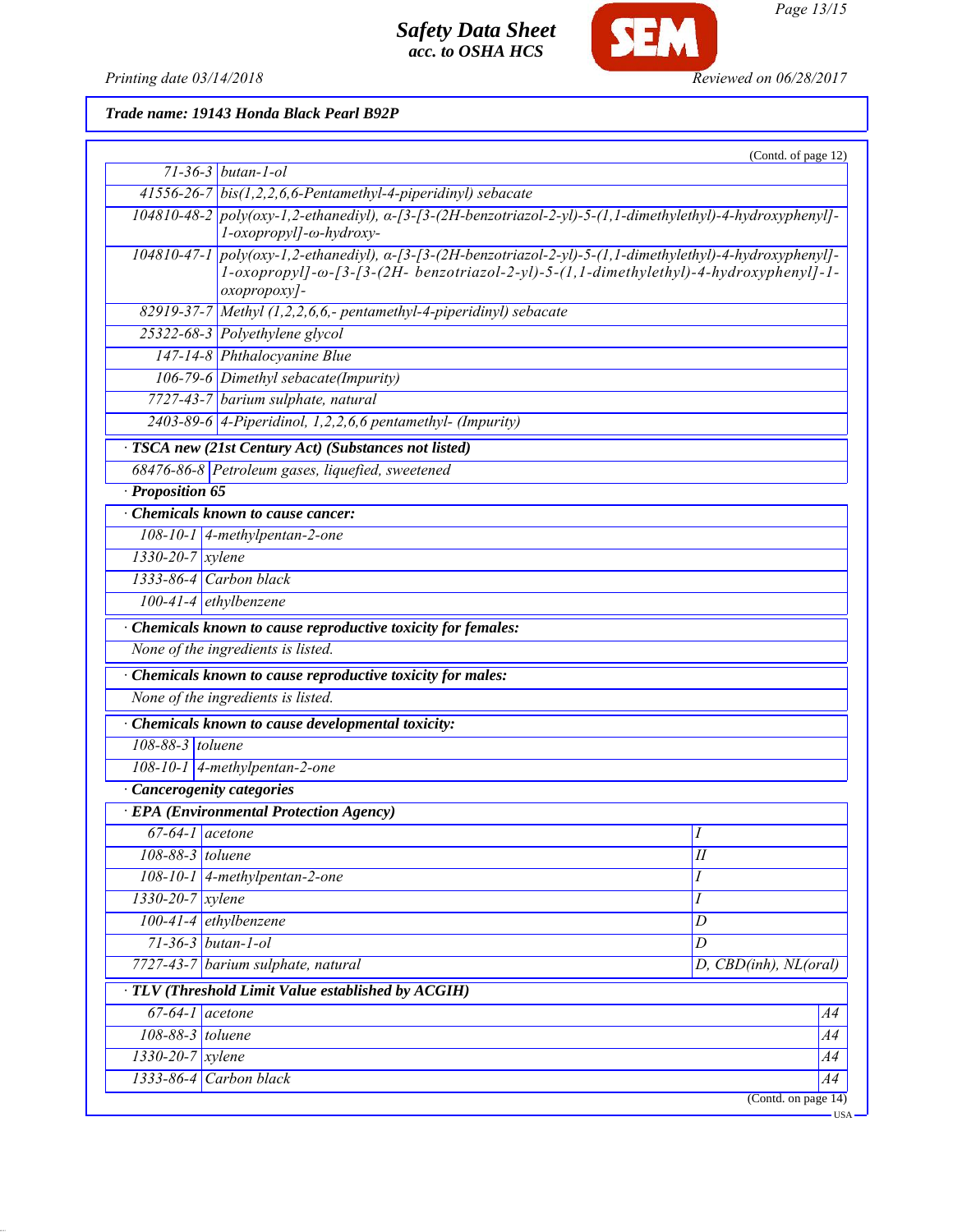

**SEM** 

*Trade name: 19143 Honda Black Pearl B92P*

|                                    | (Contd. of page 13)                                                                                                      |
|------------------------------------|--------------------------------------------------------------------------------------------------------------------------|
| $100-41-4$ ethylbenzene            | A3                                                                                                                       |
|                                    | · NIOSH-Ca (National Institute for Occupational Safety and Health)                                                       |
| $1333-86-4$ Carbon black           |                                                                                                                          |
| · Hazard pictograms                | · GHS label elements The product is classified and labeled according to the Globally Harmonized System (GHS).            |
| GHS02<br>GHS04                     | GHS07<br>GHS08                                                                                                           |
| · Signal word Danger               |                                                                                                                          |
|                                    | · Hazard-determining components of labeling:                                                                             |
| acetone                            |                                                                                                                          |
| toluene                            |                                                                                                                          |
| 4-methylpentan-2-one               |                                                                                                                          |
| n-butyl acetate                    |                                                                                                                          |
| · Hazard statements                |                                                                                                                          |
|                                    | H222 Extremely flammable aerosol.                                                                                        |
|                                    | H280 Contains gas under pressure; may explode if heated.                                                                 |
|                                    | H319 Causes serious eye irritation.                                                                                      |
|                                    | H351 Suspected of causing cancer.                                                                                        |
|                                    | H361 Suspected of damaging fertility or the unborn child.                                                                |
|                                    | H336 May cause drowsiness or dizziness.                                                                                  |
|                                    | H373 May cause damage to organs through prolonged or repeated exposure.                                                  |
| · Precautionary statements<br>P201 |                                                                                                                          |
| P202                               | Obtain special instructions before use.<br>Do not handle until all safety precautions have been read and understood.     |
| P210                               | Keep away from heat/sparks/open flames/hot surfaces. - No smoking.                                                       |
| P211                               |                                                                                                                          |
| P251                               | Do not spray on an open flame or other ignition source.<br>Pressurized container: Do not pierce or burn, even after use. |
| P260                               | Do not breathe dust/fume/gas/mist/vapors/spray.                                                                          |
| P <sub>264</sub>                   | Wash thoroughly after handling.                                                                                          |
| P271                               | Use only outdoors or in a well-ventilated area.                                                                          |
| P280                               | Wear protective gloves/protective clothing/eye protection/face protection.                                               |
| $P304 + P340$                      | IF INHALED: Remove person to fresh air and keep comfortable for breathing.                                               |
|                                    | P305+P351+P338 If in eyes: Rinse cautiously with water for several minutes. Remove contact lenses, if present            |
|                                    | and easy to do. Continue rinsing.                                                                                        |
| $P308 + P313$                      | IF exposed or concerned: Get medical advice/attention.                                                                   |
| <i>P312</i>                        | Call a poison center/doctor if you feel unwell.                                                                          |
| P314                               | Get medical advice/attention if you feel unwell.                                                                         |
| $P337 + P313$                      | If eye irritation persists: Get medical advice/attention.                                                                |
| $P403 + P233$                      | Store in a well-ventilated place. Keep container tightly closed.                                                         |
| P <sub>405</sub>                   | Store locked up.                                                                                                         |
| $P410 + P403$                      | Protect from sunlight. Store in a well-ventilated place.                                                                 |
| $P410 + P412$                      | Protect from sunlight. Do not expose to temperatures exceeding 50°C/122°F.                                               |
| <i>P501</i>                        | Dispose of contents/container in accordance with local/regional/national/international<br>regulations.                   |
|                                    | · Chemical safety assessment: A Chemical Safety Assessment has not been carried out.                                     |

(Contd. on page 15)